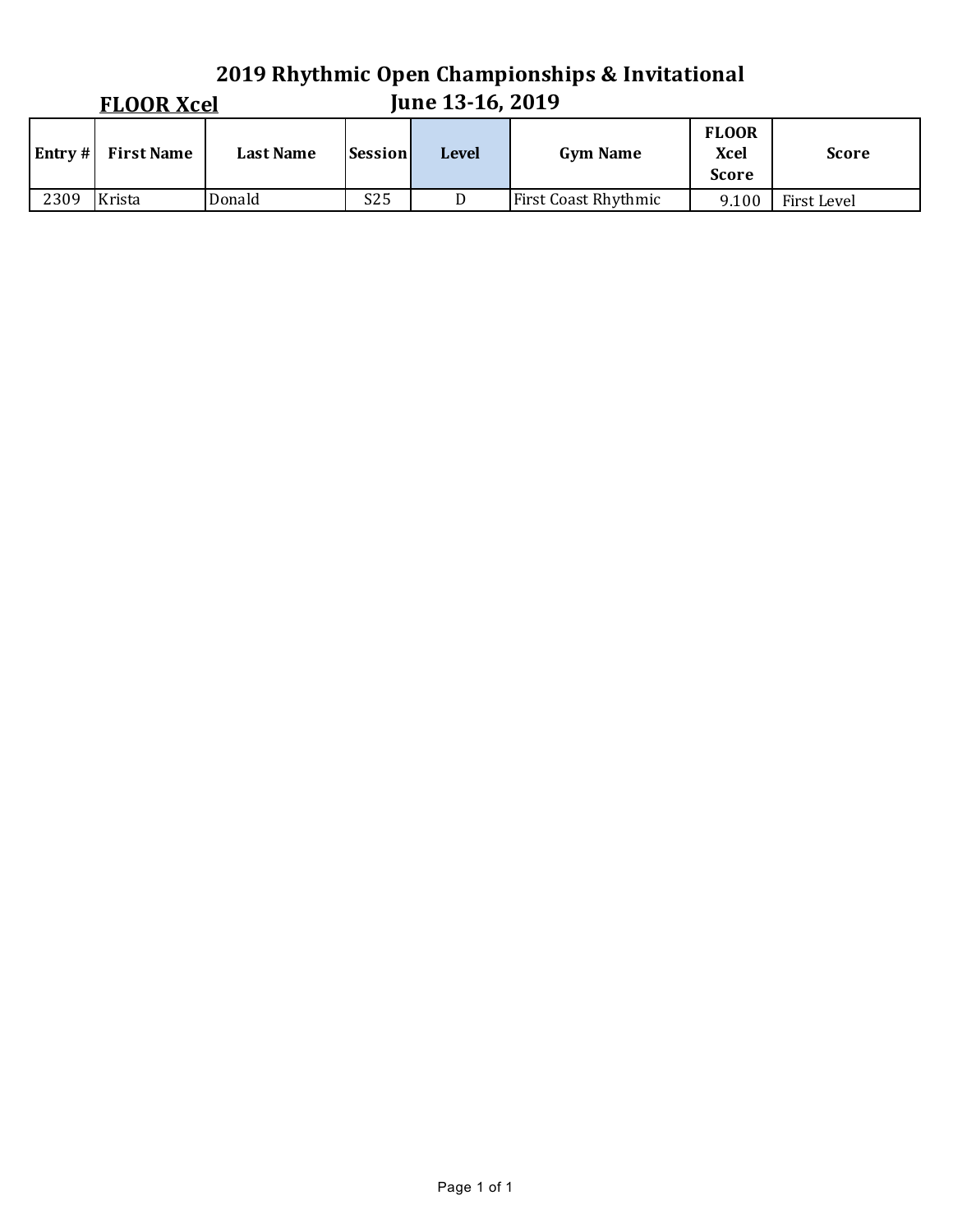|         | <b>ROPE Xcel</b>  |                  |                 |              | June 13-16, 2019    |       |                          |     |                                            |              |  |  |
|---------|-------------------|------------------|-----------------|--------------|---------------------|-------|--------------------------|-----|--------------------------------------------|--------------|--|--|
| Entry # | <b>First Name</b> | <b>Last Name</b> | <b>Session</b>  | <b>Level</b> | <b>Gym Name</b>     | D     | (Difficulty) (Execution) | (N) | <b>ROPE</b><br><b>Xcel</b><br><b>Score</b> | <b>Score</b> |  |  |
| 2305    | Stella            | Rimmer           | S <sub>25</sub> |              | Carolina Gymnastics | 5.100 | 3.400                    |     | 8.500                                      | First Level  |  |  |
| 2301    | Teagan            | Lauffenburger    | S <sub>25</sub> |              | Carolina Gymnastics | 5.000 | 3.200                    |     | 8.200                                      | Second Level |  |  |
| 2307    | Katy              | Lucero           | S <sub>25</sub> |              | Chattooga           | 5.000 | 3.400                    |     | 8.400                                      | Second Level |  |  |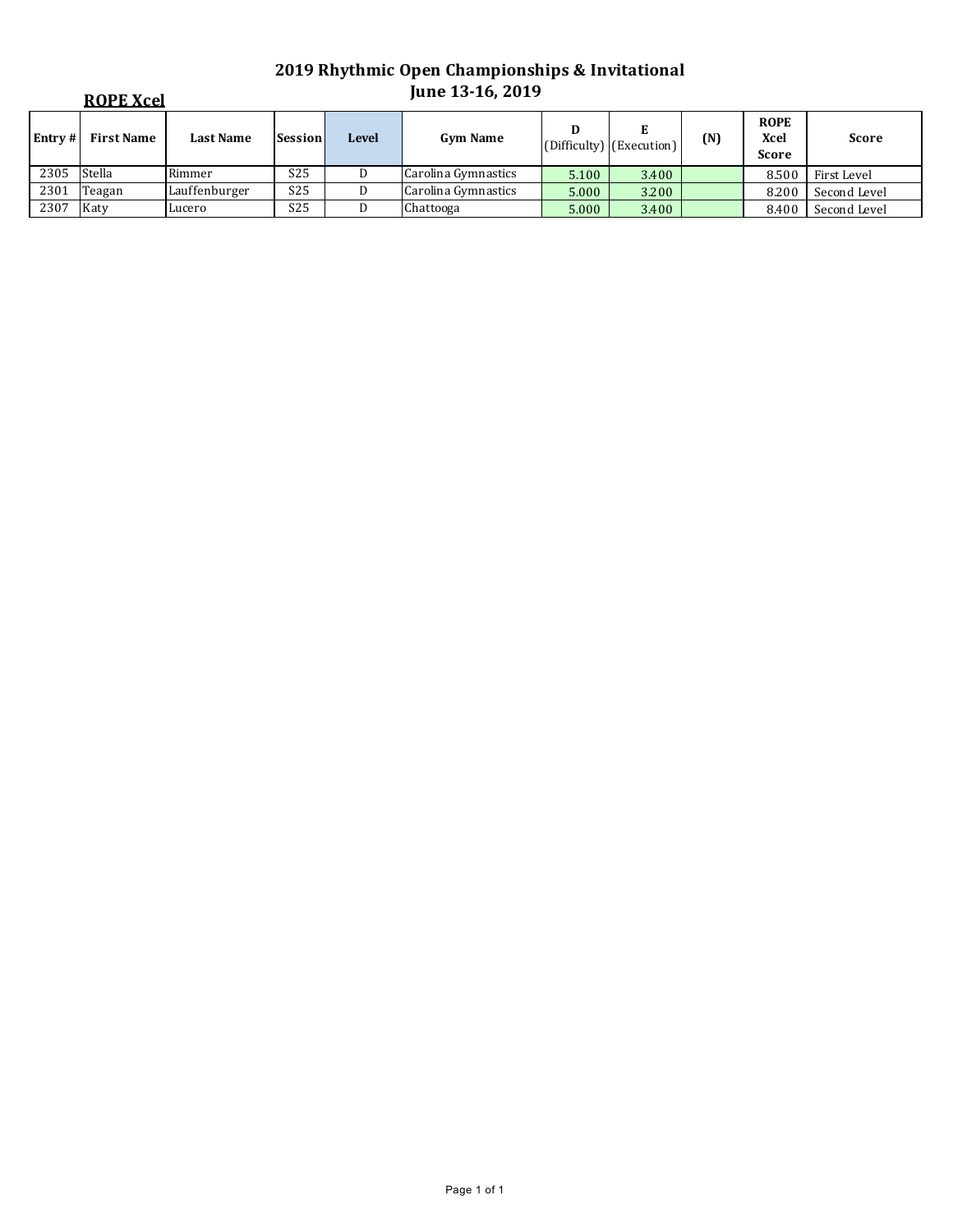| <b>HOOP Xcel</b> |                   |                  |                 |              | <b>June 13-16, 2019</b> |       |                               |     |                                     |              |  |
|------------------|-------------------|------------------|-----------------|--------------|-------------------------|-------|-------------------------------|-----|-------------------------------------|--------------|--|
| Entry #          | <b>First Name</b> | <b>Last Name</b> | <b>Session</b>  | <b>Level</b> | <b>Gym Name</b>         | D     | E<br>(Difficulty) (Execution) | (N) | <b>HOOP</b><br>Xcel<br><b>Score</b> | <b>Score</b> |  |
| 2308             | Caitlin           | Berendt          | S <sub>25</sub> | D            | Integrity               |       |                               |     |                                     |              |  |
| 2304             | Eden              | Cook             | S <sub>25</sub> | D            | Integrity               | 5.600 | 3.400                         |     | 9.000                               | First Level  |  |
| 2303             | Odelia            | Huang            | S <sub>25</sub> | D            | Oakland Rhythmics       | 5.500 | 3.600                         |     | 9.100                               | First Level  |  |
| 2302             | Anne              | Sipos            | S <sub>25</sub> | D            | Integrity               | 5.400 | 3.500                         |     | 8.900                               | First Level  |  |
| 2306             | Kiana             | Yin              | S <sub>25</sub> | D            | Okland Rhythmics        | 5.600 | 3.500                         |     | 9.100                               | First Level  |  |
| 2301             | Teagan            | Lauffenburger    | S <sub>25</sub> | D            | Carolina Gymnastics     | 4.900 | 3.300                         |     | 8.200                               | Second Level |  |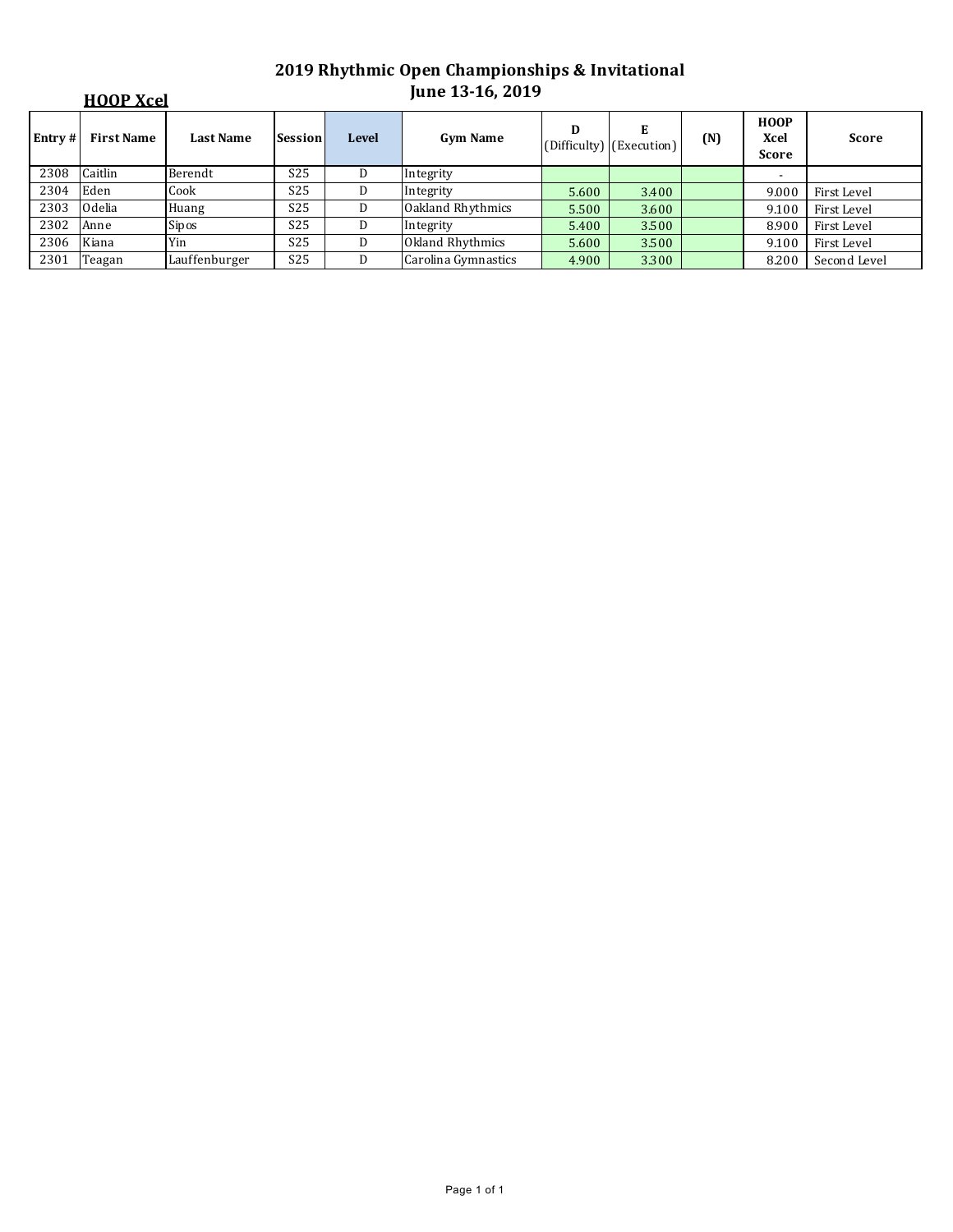|         | <b>BALL Xcel</b>  |                  |                 |              | <b>June 13-16, 2019</b> |       |                               |     |                                            |              |
|---------|-------------------|------------------|-----------------|--------------|-------------------------|-------|-------------------------------|-----|--------------------------------------------|--------------|
| Entry # | <b>First Name</b> | <b>Last Name</b> | Session         | <b>Level</b> | <b>Gym Name</b>         | D     | E<br>(Difficulty) (Execution) | (N) | <b>BALL</b><br><b>Xcel</b><br><b>Score</b> | <b>Score</b> |
| 2309    | Krista            | Donald           | S <sub>25</sub> | D            | First Coast Rhythmic    | 5.800 | 3.400                         |     | 9.200                                      | First Level  |
| 2303    | Odelia            | Huang            | S <sub>25</sub> | D            | Oakland Rhythmics       | 5.300 | 3.700                         |     | 9.000                                      | First Level  |
| 2307    | Katy              | Lucero           | S <sub>25</sub> | D            | Chattooga               | 5.500 | 3.400                         |     | 8.900                                      | First Level  |
| 2305    | Stella            | Rimmer           | S <sub>25</sub> | D            | Carolina Gymnastics     | 5.400 | 3.400                         |     | 8.800                                      | First Level  |
| 2302    | Anne              | <b>Sipos</b>     | S <sub>25</sub> |              | Integrity               | 5.600 | 3.700                         |     | 9.300                                      | First Level  |
| 2304    | Eden              | Cook             | S <sub>25</sub> | D            | Integrity               | 5.200 | 3.200                         |     | 8.400                                      | Second Level |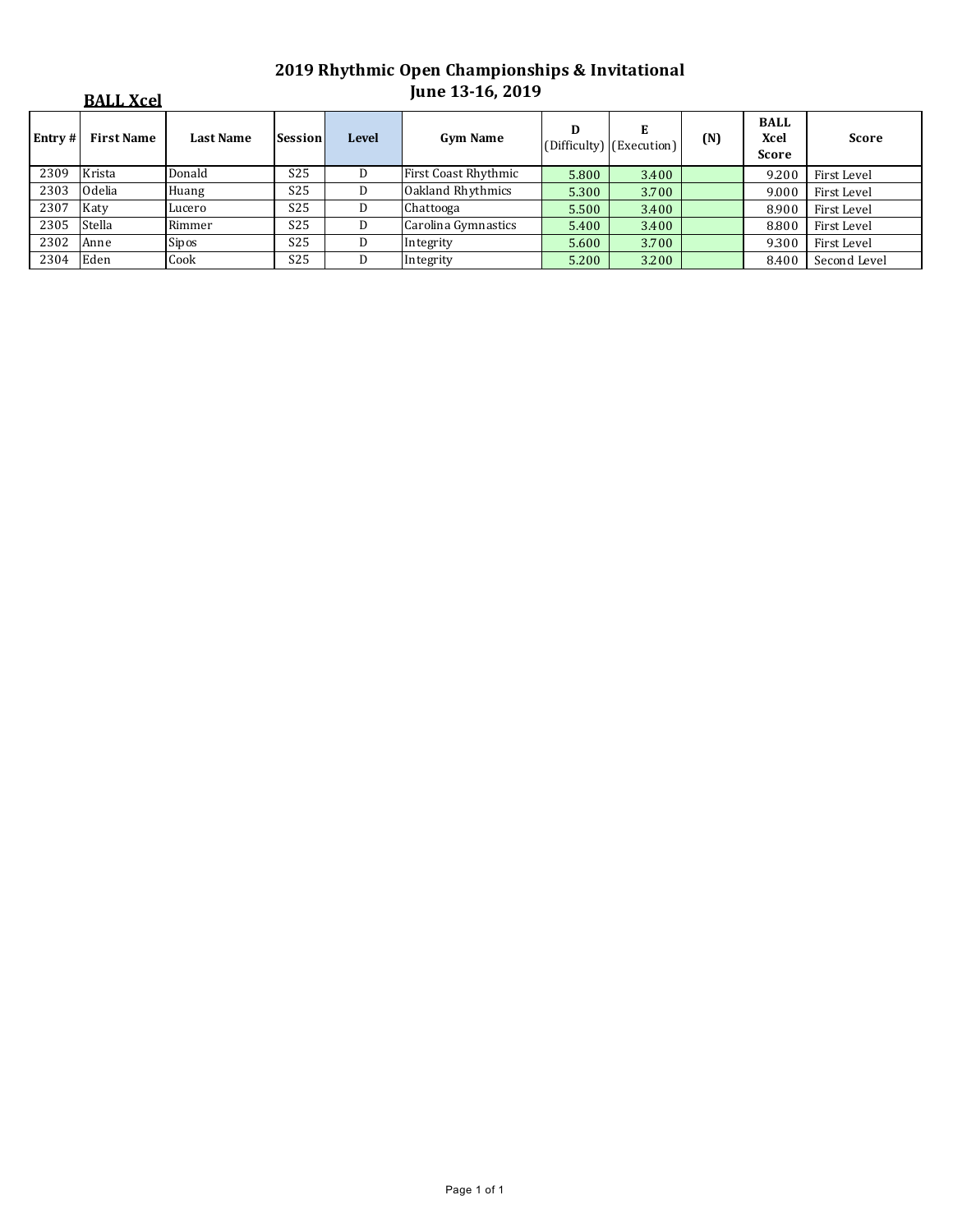| <b>CLUBS Xcel</b> |                   |                  |                 |       | <b>June 13-16, 2019</b> |       |                                           |     |                                      |              |  |
|-------------------|-------------------|------------------|-----------------|-------|-------------------------|-------|-------------------------------------------|-----|--------------------------------------|--------------|--|
| Entry#            | <b>First Name</b> | <b>Last Name</b> | Session         | Level | <b>Gym Name</b>         | D     | E<br>$ $ (Difficulty) $ $ (Execution) $ $ | (N) | <b>CLUBS</b><br>Xcel<br><b>Score</b> | <b>Score</b> |  |
| 2308              | Caitlin           | Berendt          | S <sub>25</sub> |       | Integrity               |       |                                           |     |                                      |              |  |
| 2304              | Eden              | Cook             | S <sub>25</sub> |       | Integrity               | 5.500 | 3.600                                     |     | 9.100                                | First Level  |  |
| 2307              | Katy              | Lucero           | S <sub>25</sub> |       | Chattooga               | 5.200 | 3.200                                     |     | 8.400                                | Second Level |  |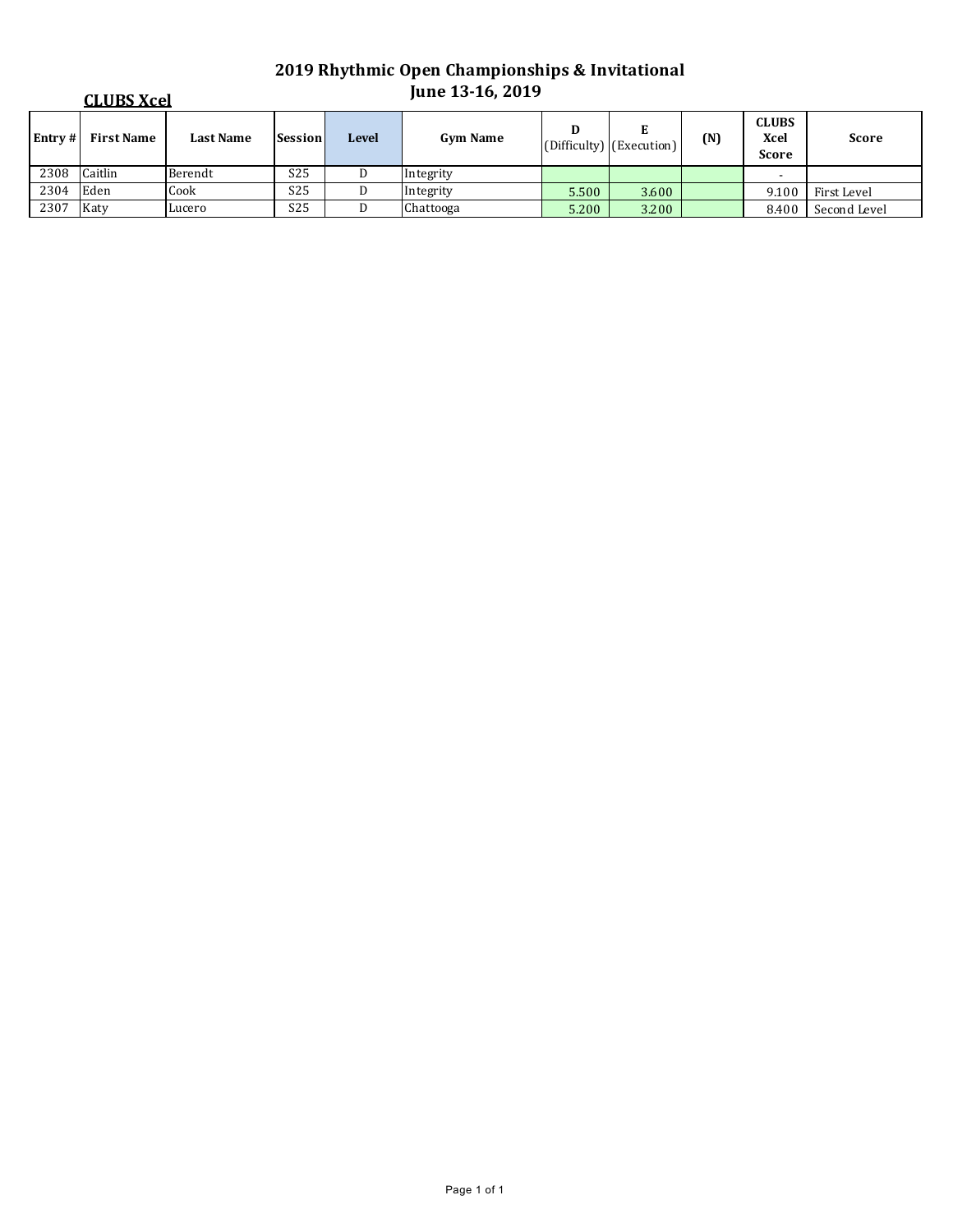|        | <b>RIBBON Xcel</b> | <b>June 13-16, 2019</b> |                 |              |                      |       |                               |     |                                |              |
|--------|--------------------|-------------------------|-----------------|--------------|----------------------|-------|-------------------------------|-----|--------------------------------|--------------|
| Entry# | <b>First Name</b>  | <b>Last Name</b>        | <b>Session</b>  | <b>Level</b> | <b>Gym Name</b>      | D     | E<br>(Difficulty) (Execution) | (N) | <b>RIBBON</b><br>Xcel<br>Score | <b>Score</b> |
| 2308   | Caitlin            | Berendt                 | S <sub>25</sub> | D            | Integrity            |       |                               |     | $\overline{\phantom{a}}$       |              |
| 2302   | Anne               | Sipos                   | S <sub>25</sub> | D.           | Integrity            | 5.500 | 3.400                         |     | 8.900                          | First Level  |
| 2309   | Krista             | Donald                  | S <sub>25</sub> | D            | First Coast Rhythmic | 5.400 | 3.000                         |     | 8.400                          | Second Level |
| 2301   | Teagan             | Lauffenburger           | S <sub>25</sub> | D            | Carolina Gymnastics  | 4.900 | 3.100                         |     | 8.000                          | Second Level |
| 2305   | Stella             | Rimmer                  | S <sub>25</sub> | D            | Carolina Gymnastics  | 5.200 | 2.900                         |     | 8.100                          | Second Level |
| 2306   | Kiana              | Yin                     | S <sub>25</sub> | D            | Okland Rhythmics     | 5.500 | 2.900                         |     | 8.400                          | Second Level |